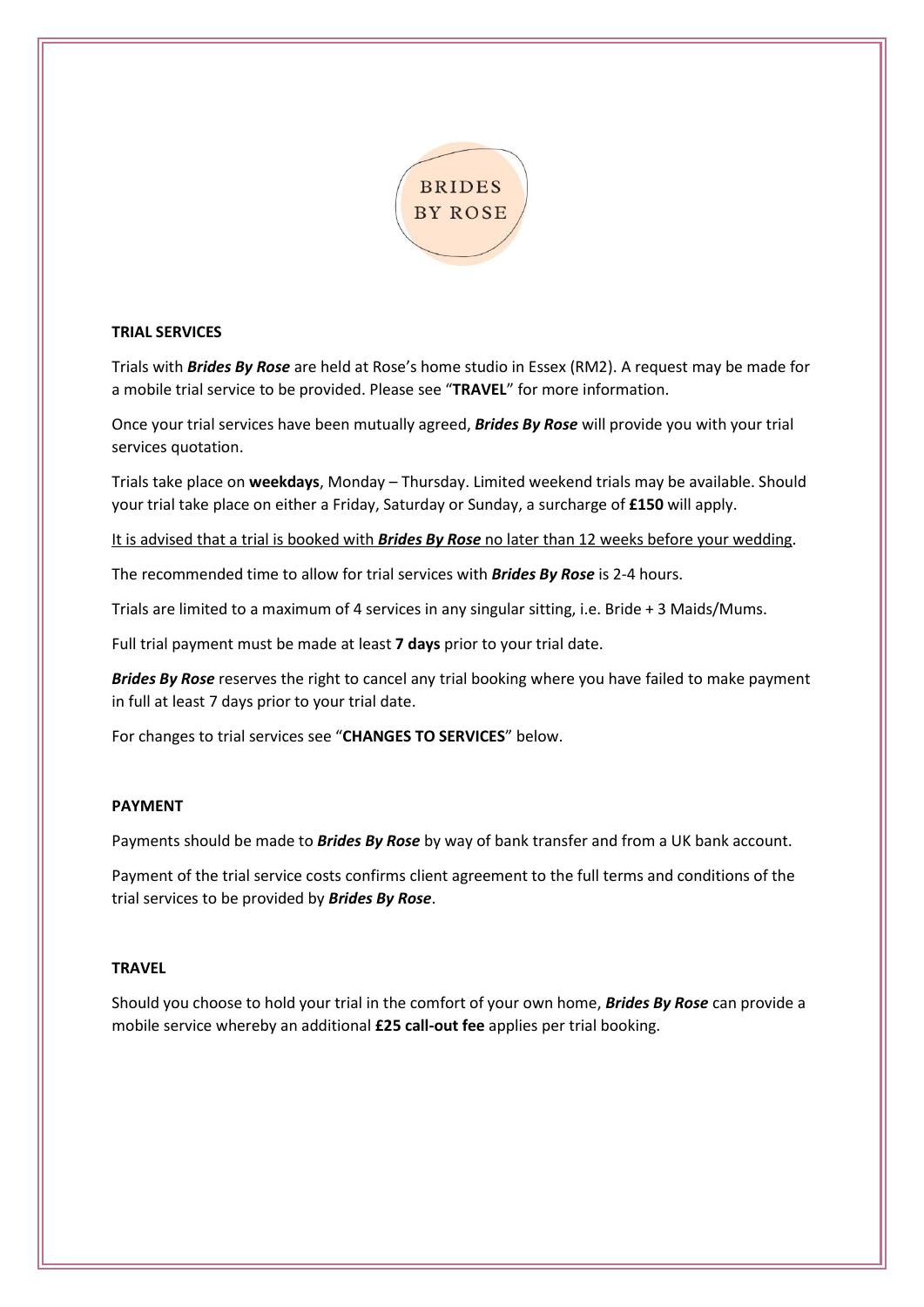#### **CANCELLATION OF SERVICES**

In the event that you cancel outright your trial services within 7 days of your trial date, *Brides By Rose* will reserve the right to retain in full **50%** of the quoted trial price.

Please note that any cancellation of services must be communicated in writing (electronically or otherwise) to *Brides By Rose*.

In the unlikely event that *Brides By Rose* is unable to attend/carry out trial bookings on the agreed trial date, an alternative trial date will be offered and any monies paid will be carried over.

## **CLIENT RESPONSIBILITY**

It is the client's responsibility to inform *Brides By Rose* of any allergies or skin sensitivities that they, or any bridal party member, may have and/or if they may be affected by the use of certain products or tools.

*Brides By Rose* will not be held responsible for any reactions that may occur if any skin conditions or allergies are withheld.

*Brides By Rose* asks that you ensure your bridal party members are fully committed to attending a confirmed trial booking.

## **CHANGES TO SERVICES**

It is the client's responsibility to notify *Brides By Rose* of any changes to be made to the agreed trial services as soon as possible. Changes may include, but are not limited to, party size, venue location, dates or times and they must be communicated in writing (electronically or otherwise).

Changes to trial party numbers can only be accommodated where *Brides By Rose* has been notified of the changes to be made at least 14 days before the trial date.

Should you wish to increase the number of trial services, any additional services will be billed to you in a separate "additional services" invoice and will incur a **late change fee of £25**.

Payment for the additional trial services must be made at least 7 days prior to your trial date.

Should you wish to reduce the number of trial services at any time within 14 days of your trial date, the full trial price originally quoted will remain payable.

#### **LIABILITY**

*Brides By Rose* ensures that any additional artists who assist on larger trial bookings are both fully qualified and covered by Public Liability Insurance.

Rose is insured with **Salon Gold**. Details available upon request.